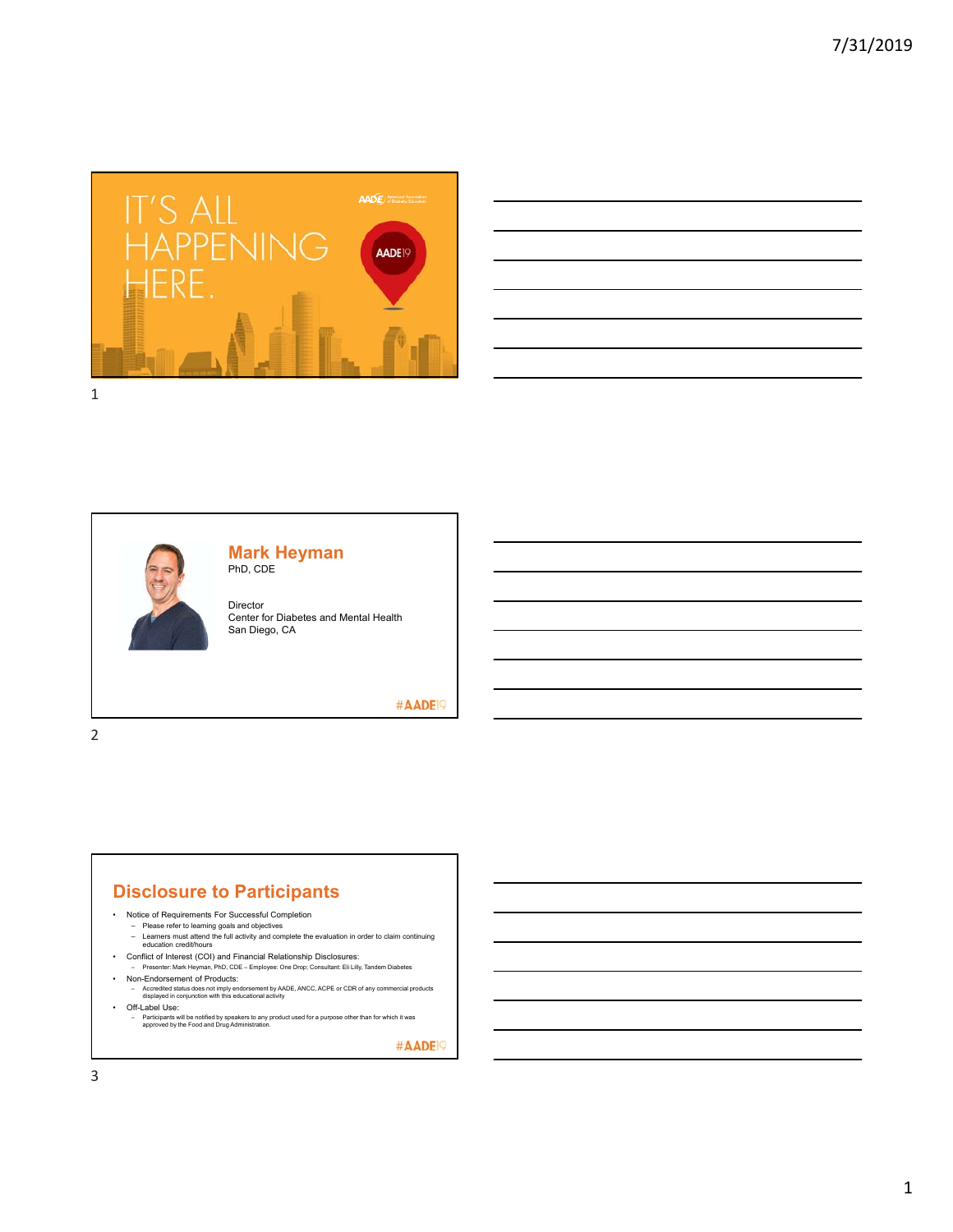## **Strategies to Help People Overcome Fear of Hypoglycemia**

#AADE<sup>19</sup>

## **Objectives**

- Define fear of hypoglycemia
- Describe the importance of addressing fear of hypoglycemia in people with diabetes
- Identify strategies that CDEs can use to help people overcome fear of hypoglycemia

#AADE<sup>19</sup>

5

4

## **Meet Jill**

- Jill is 25 years old and has been living with type 1 diabetes of 13 years.
- When she was 18, Jill had a severe low at a friend's house and the paramedics were called.
- Jill now goes to great lengths to avoid something like this happening again.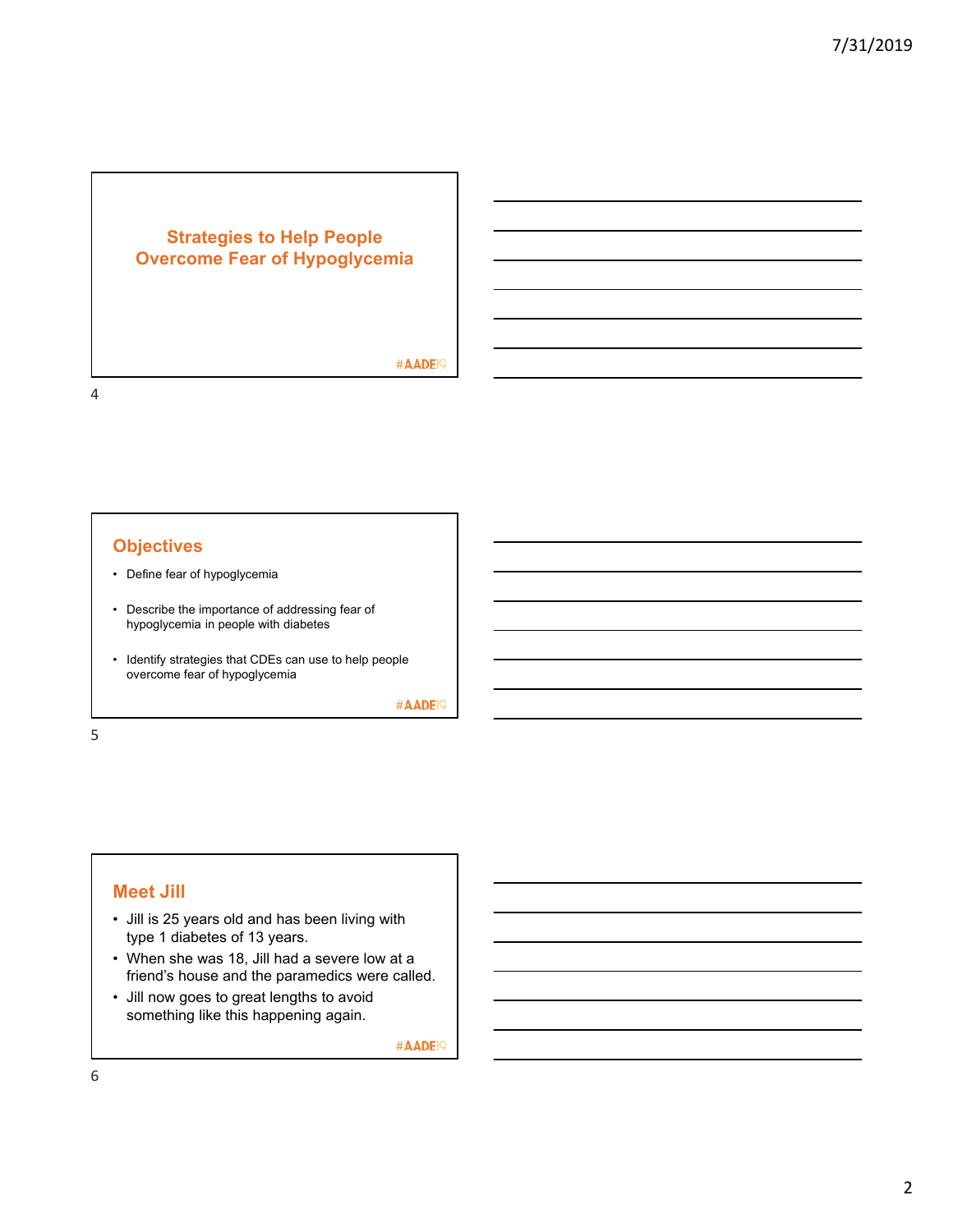#### **Meet Roger**

- Roger is 51 years old and has been living with type 2 diabetes for 12 years.
- Before starting insulin 2 years ago, Roger did a lot of research on the risks.
- The idea of hypoglycemia and losing control scares Roger, so he treats any blood sugar below 150mg/dl.

#AADE<sup>19</sup>

7



# **What is Fear of Hypoglycemia?**

Excessive fear of low blood sugar, leading to a negative impact on diabetes management behavior and quality of life

#AADE<sup>19</sup>

9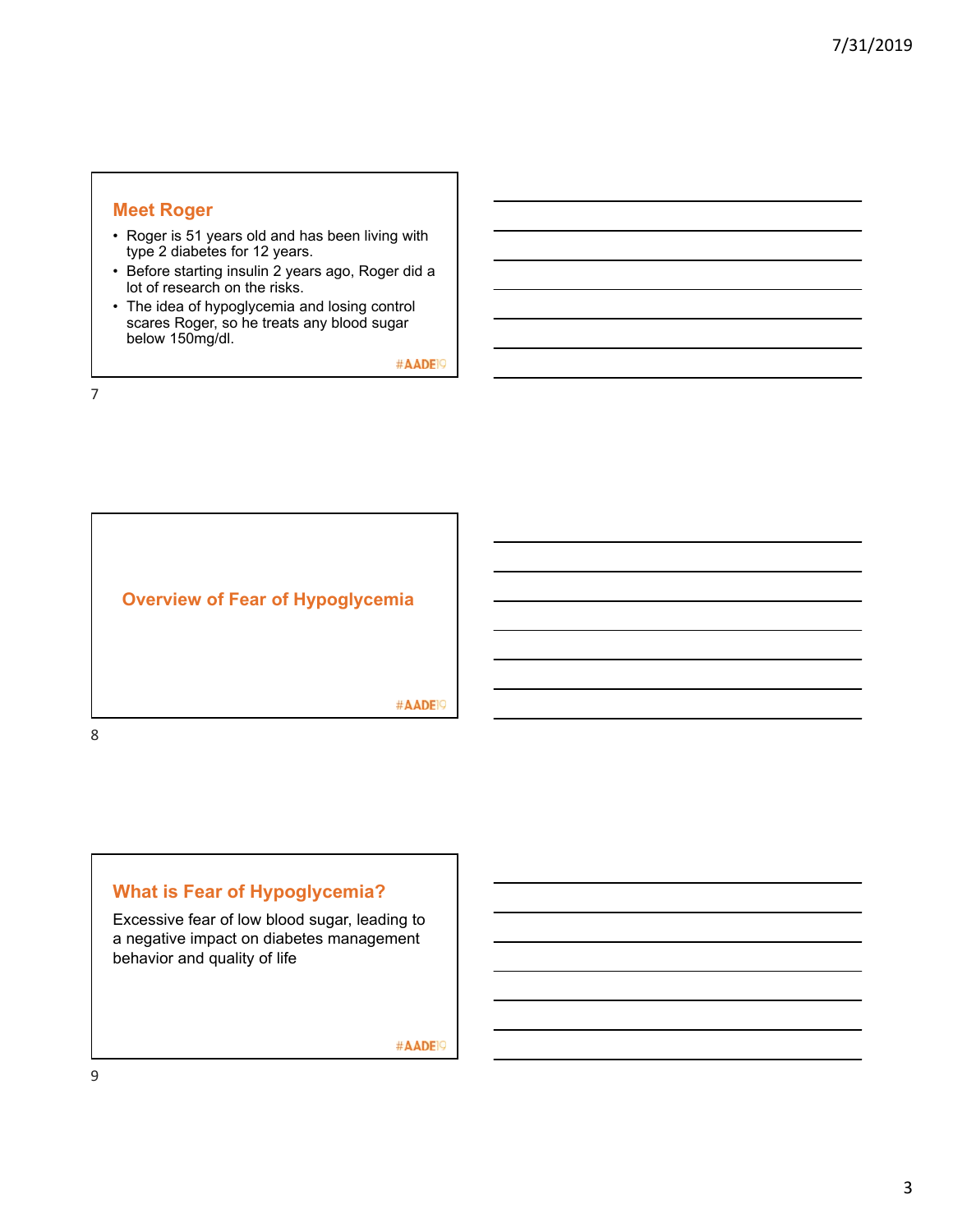# **Types of Fear of Hypoglycemia**

- Event-based fear of hypoglycemia
- Agency-based fear of hypoglycemia

#AADE<sup>19</sup>

10

#### **What Causes Fear of Hypoglycemia**

- Experience with past hypoglycemic events
- Limited real-world experience with hypoglycemia
- Beliefs about hypoglycemia
- Hypoglycemic unawareness
- History of GAD or panic disorder

#AADE<sup>19</sup>

11

### **Impact of Fear of Hypoglycemia**

- Excessive worry
- Avoidance of everyday activities
- Sub-optimal blood sugar management
- Sleep challenges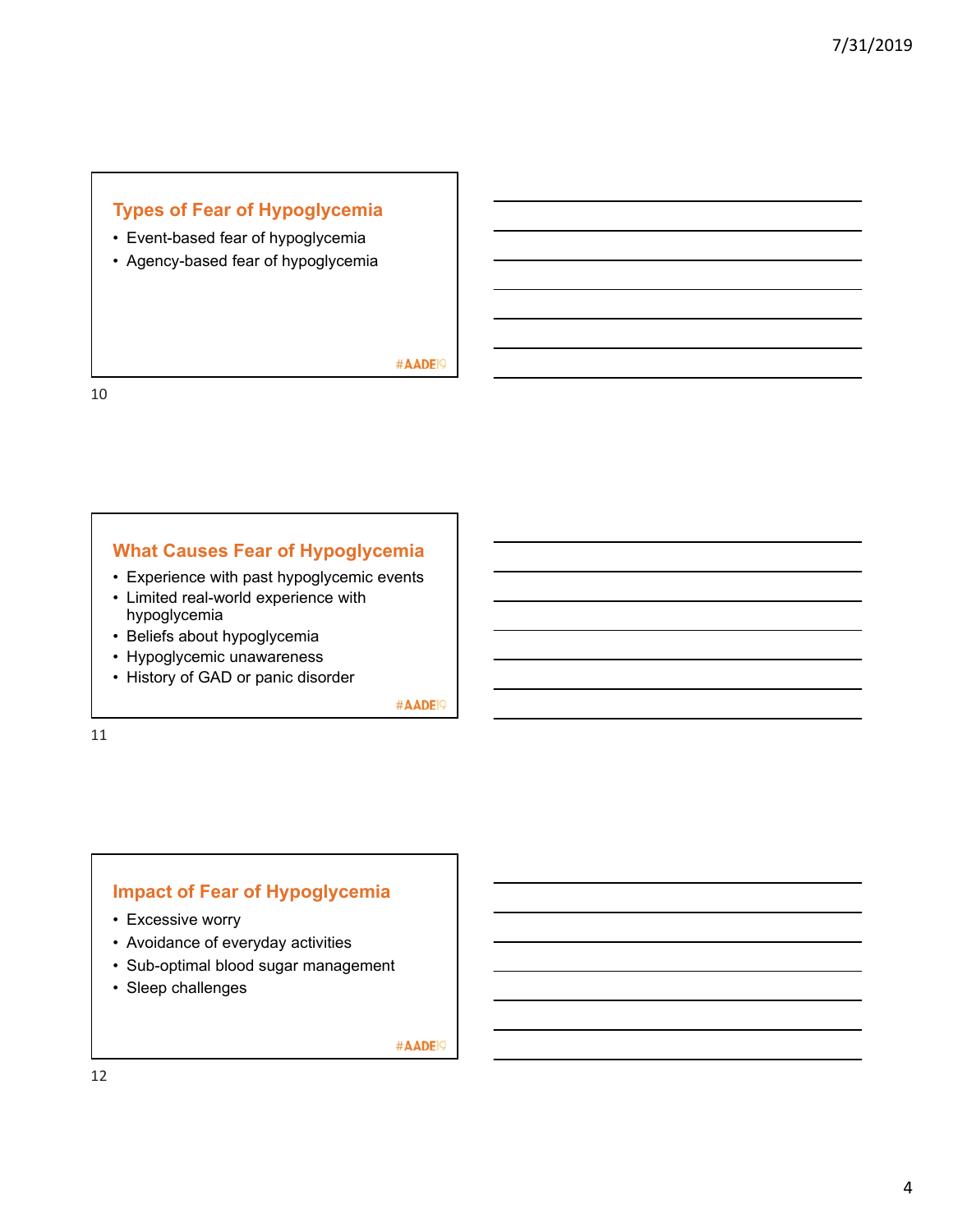

#AADE<sup>19</sup>

**Informal Assessment**

- Ask open-ended questions
- Listen
- Be curious

#AADE<sup>19</sup>

14

13

#### **Formal Assessment Tools**

- Hypoglycemia Fear Survey-II (HFS-II)
- Hypoglycemia Fear Survey-Parents of Young Children (HFS-PYC)
- Fear of Hypoglycemia 15-item Scale (FH-15)
- Children's Hypoglycemia Fear Survey (CHFS)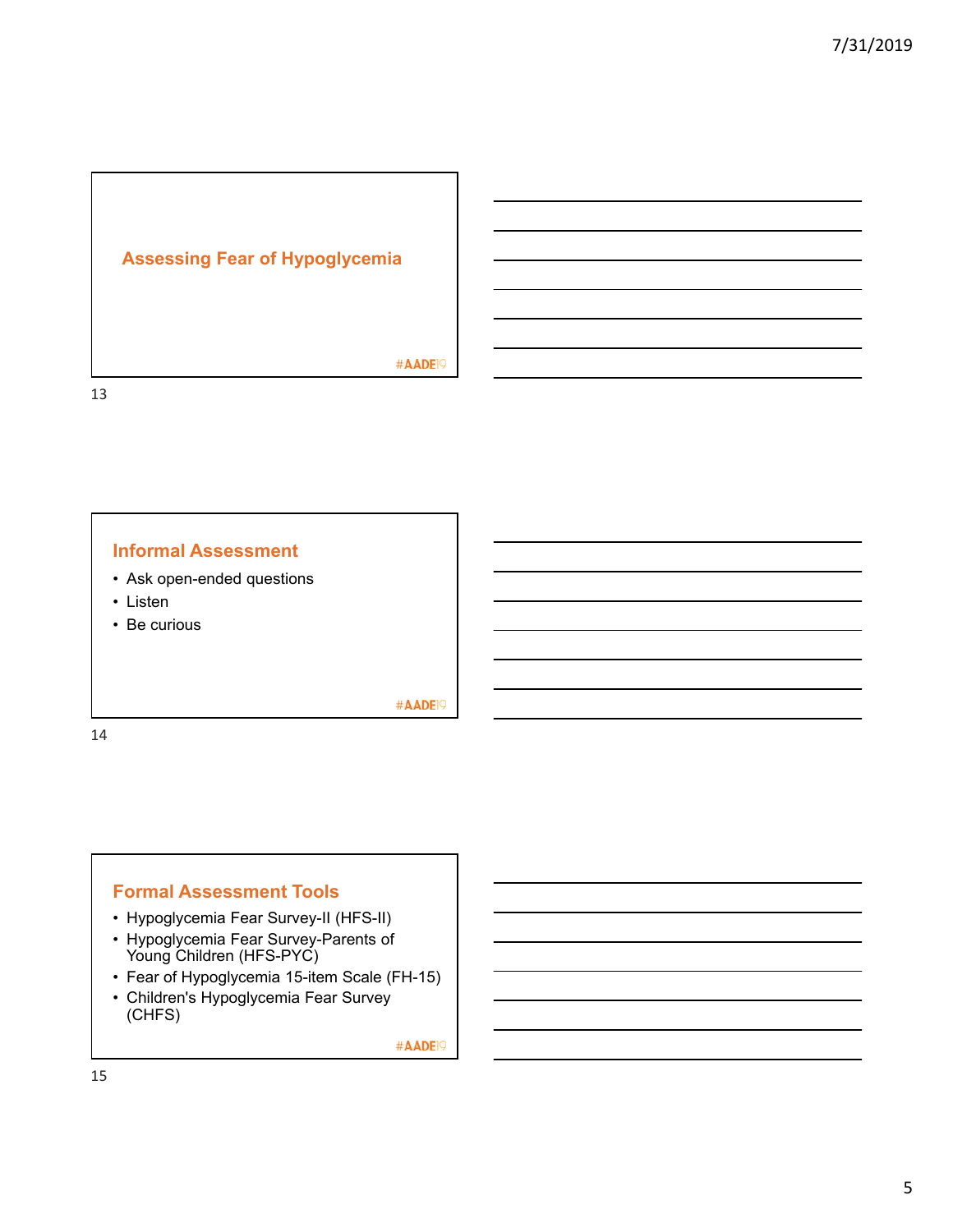#### **Strategies to Help People with FOH**

#AADE<sup>19</sup>

#### **Education**

- Education empowers people with diabetes by giving them information about:
	- What to expect with hypoglycemia
	- How to respond to hypoglycemia
- Education increases self-efficacy and helps people see they have the ability to deal with hypoglycemia

#AADE<sup>19</sup>

17

16

### **Challenge Thoughts and Beliefs**

- People often have distorted thoughts and beliefs about hypoglycemia and their ability to handle it.
- Challenging these beliefs and reframing them to be more realistic can leverage behavior change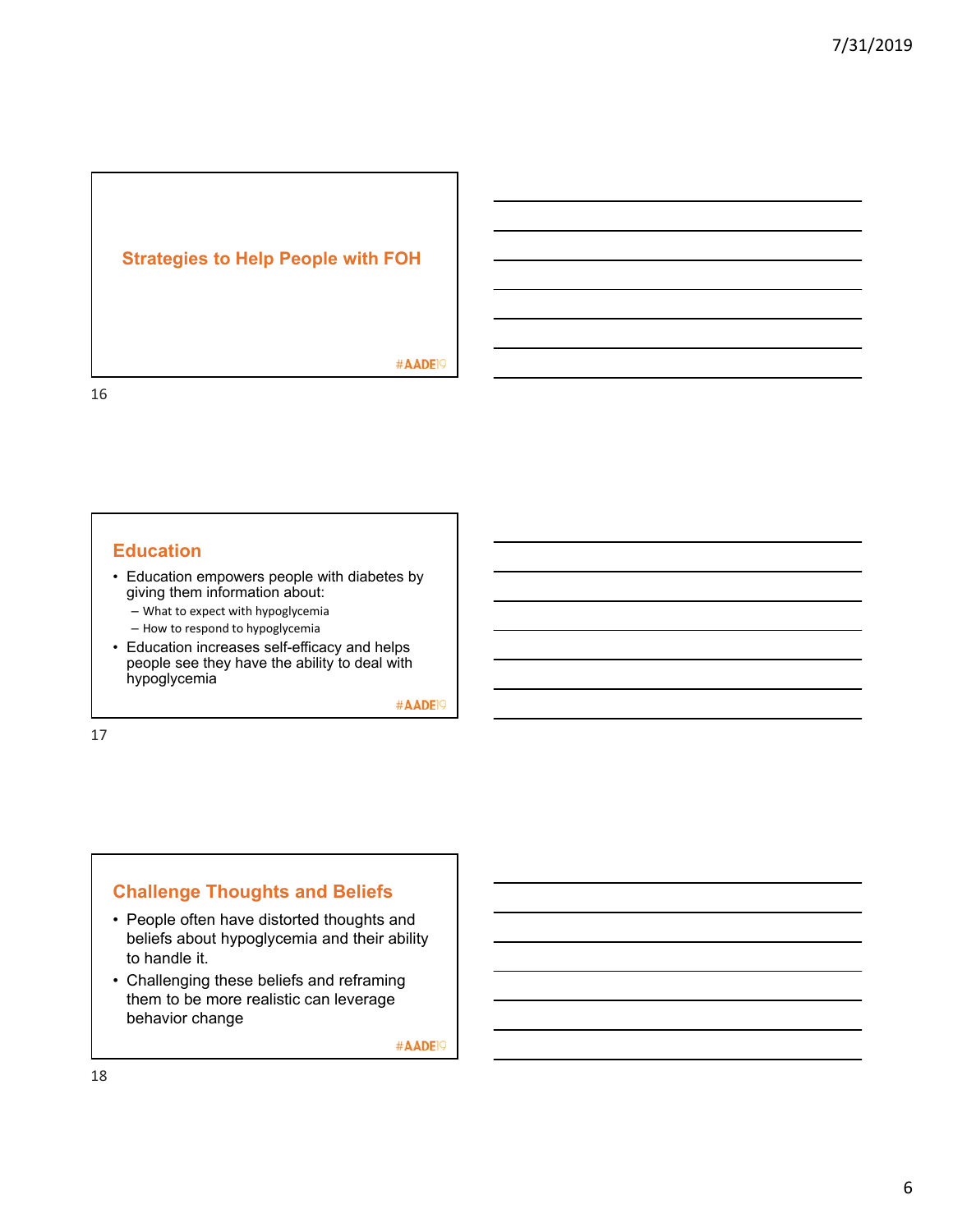### **Exposure**

- Shows people what it is like to have low blood sugar, making the unknown known
- Gives people evidence they can handle the symptoms of hypoglycemia and treat them effectively

#AADE<sup>19</sup>

19

#### **Referral to a Mental Health Professional**

- Impaired self-care after diabetes education
- Fear of Hypoglycemia continues to severely impact the person's quality of life and functioning
- Patient requests referral
- If possible, refer to mental health professional who is knowledgeable about diabetes
	- American Diabetes Association Mental Health Provider Directory – https://professional.diabetes.org/mhp\_listing
		-

#AADE<sup>19</sup>

20